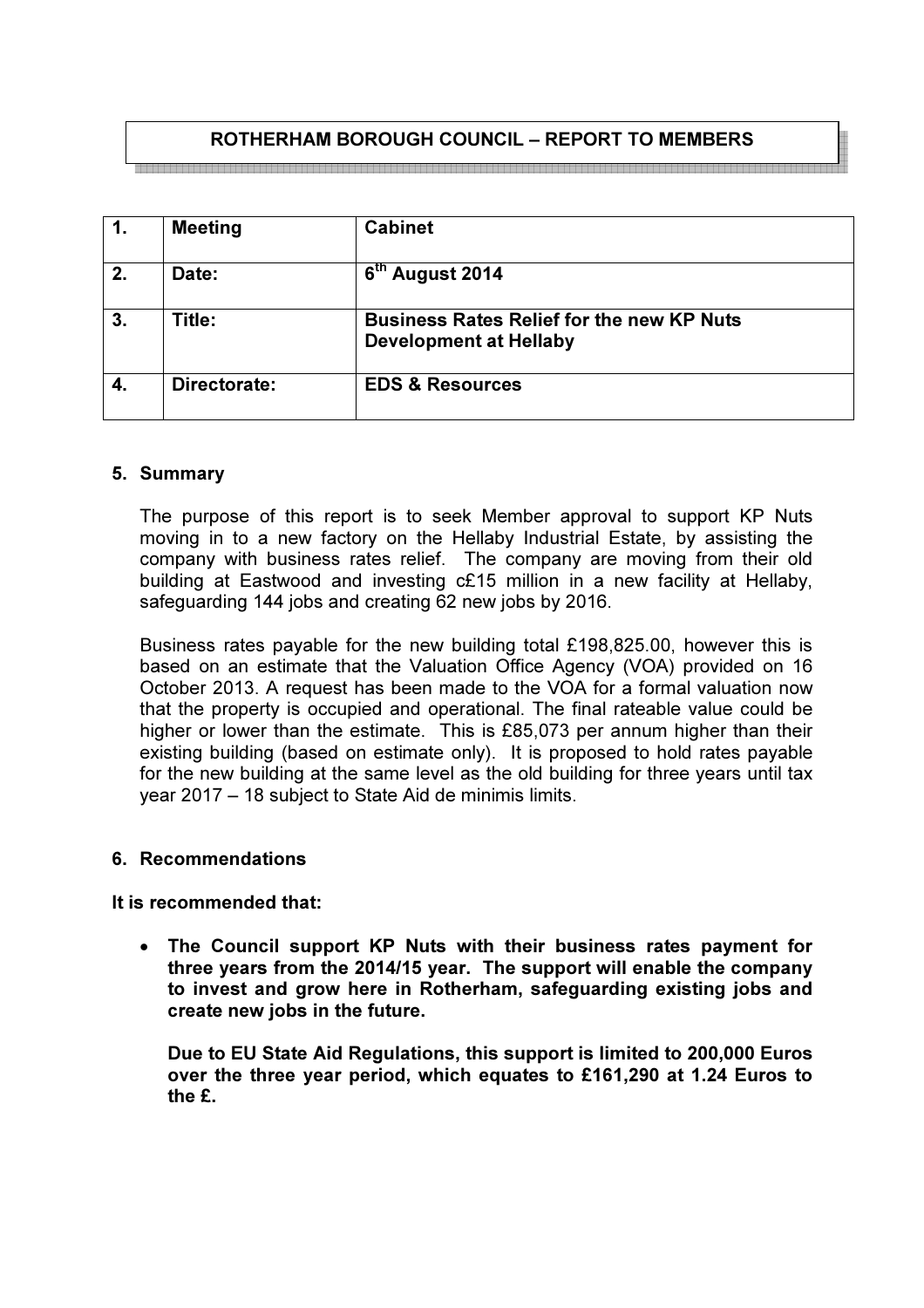## 7. Proposals and Details

KP Nuts have been located in Rotherham since the 1930's and have recently been bought by the German Intersnack Group who run a number of nut factories across Europe, including one near Cambridge. Intersnack were looking to invest in a new nut processing facility somewhere in Europe, and KP approached the Council to see if we could assist them in capturing the investment for Rotherham.

The existing factory at Eastwood is no longer fit for purpose, and to capture the investment, KP have had to relocate their business to new premises. The other Intersnack factory at Cambridge is much newer and could take on the extra production, plus there are other group factories in Holland and Germany that could also take on the production capacity of the Rotherham plant. Competition was extremely fierce within the group, and we were keen to see this long standing Rotherham company stay in the town and grow its business in the future.

RiDO assisted KP with a Regional Growth Fund bid to the Sheffield City Region Local Enterprise Partnership fund and they were successful in securing £1.5 million for the project. The local KP management asked if we could assist them with business rates relief for the new Hellaby property and requested that we limit the rates payable on the new building to what they currently pay on the old building.

The new building is called Hellaby 140 and though of a similar size, it offers a much better layout suited to modern production techniques over the old building. Hellaby 140 covers 13,178 square metres with the Eastwood plant at 14,137 square metres. The new building business rates is estimated at £198,825.00 payable per year, this is £85,073 higher than their existing building (based on estimate only). It is proposed to hold rates payable for the new building at the same level as the old building for three years until tax year 2017 – 18. This is subject to EU State Aid De minimis Regulations which limits the assistance to 200,000 Euros over the three year period.

With Rotherham MBC support, KP will secure the investment from their parent company Intersnack, with the immediate results that 144 jobs here in Rotherham have been safeguarded. KP are investing in new machinery at Hellaby, and that will lead to a further 62 jobs being created over the next two years, and cementing the company here in Rotherham for the foreseeable future. Intersnack have already announced the closure of their Cambridge plant in the UK and moved its production to Rotherham.

#### 8. Finance

The cost of this support will be limited to 200,000 Euros (c£161,290 at 1.24 Euros to the £) due to EU State Aid de minimis rules, for the three year period from 2014 to 2017.